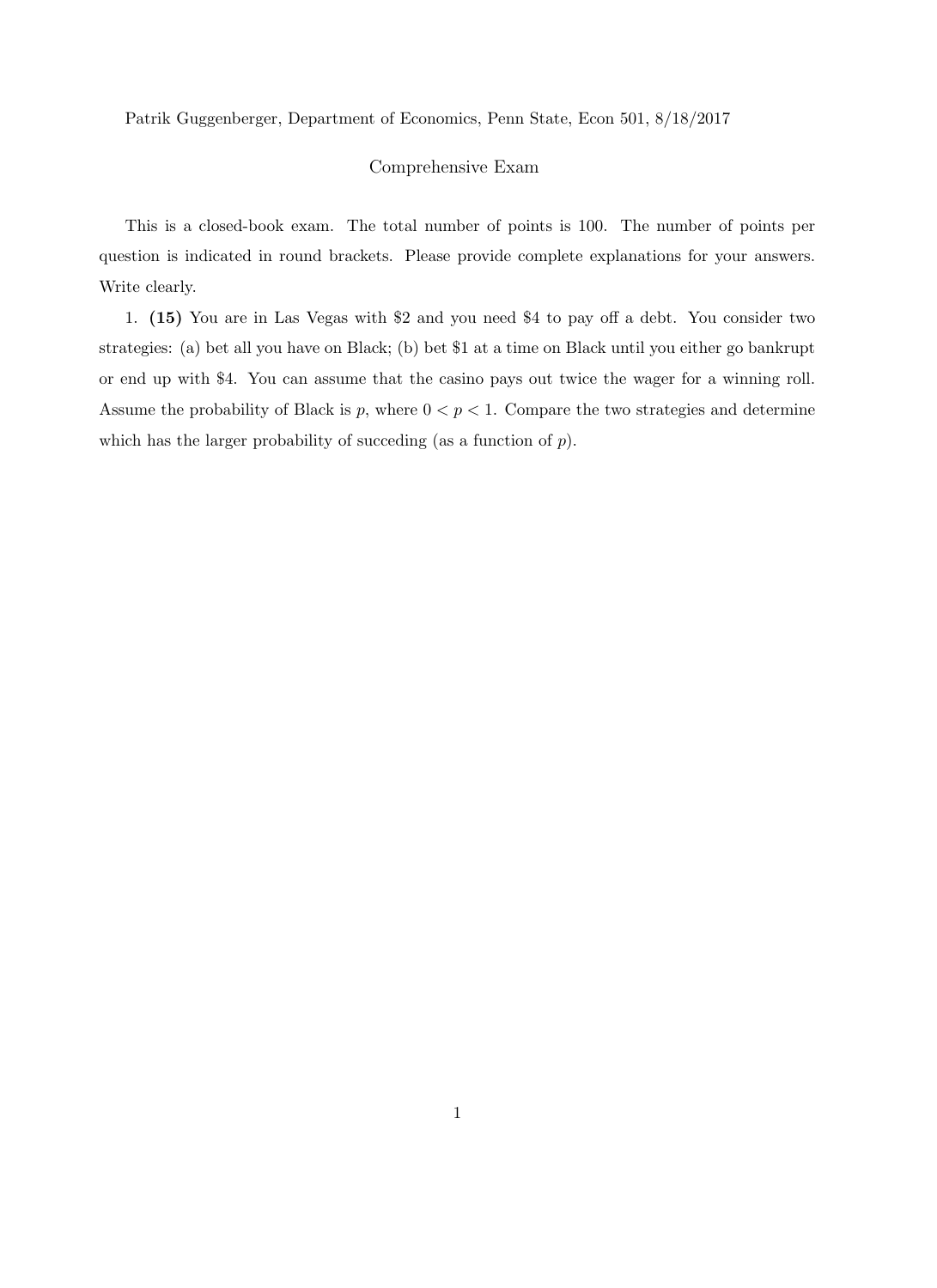$\sim$   $\sim$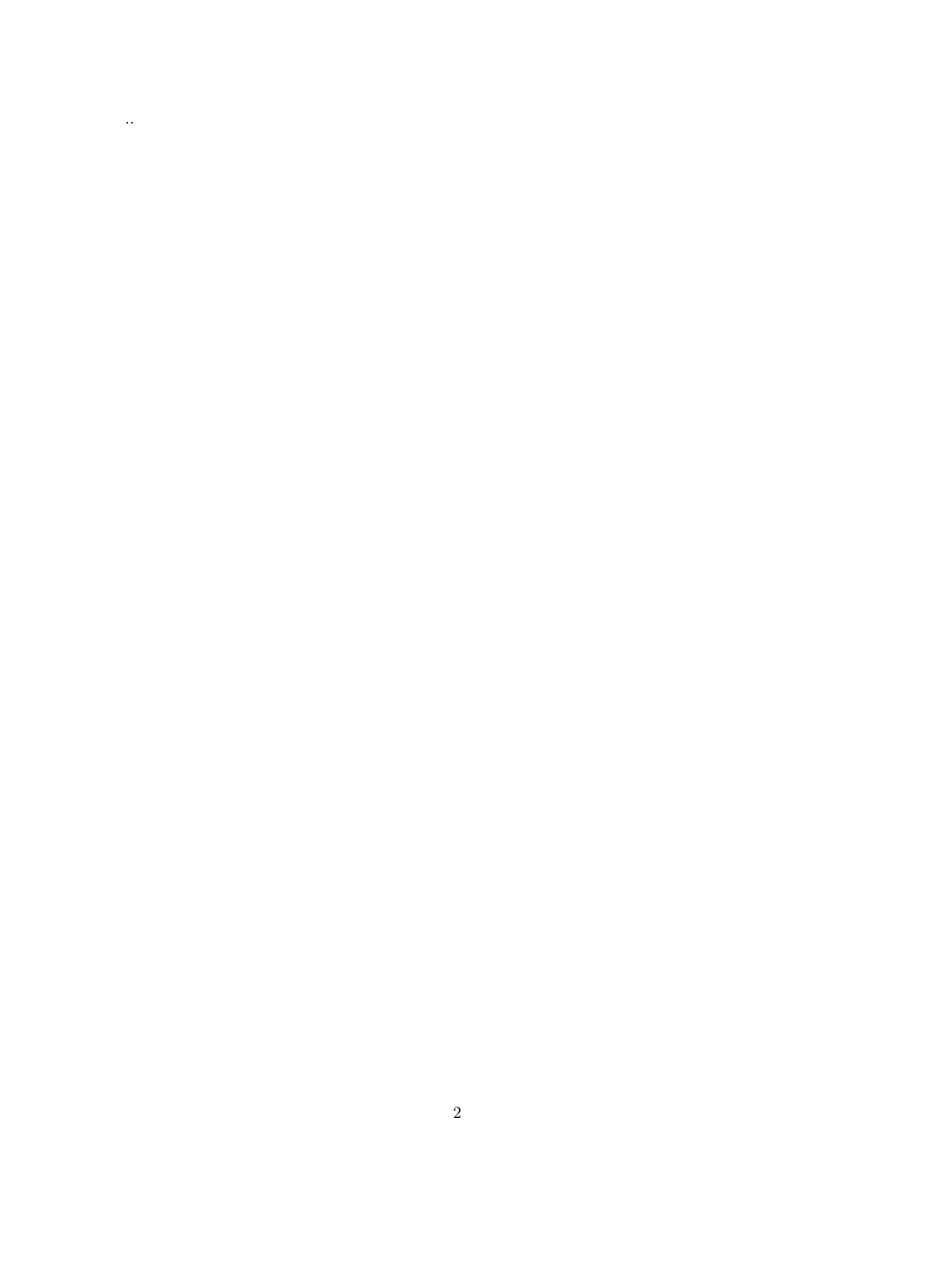- 2. (25) Suppose  $X_1, ..., X_n$  are i.i.d.  $Bern(p)$  random variables.
- (a) State the lemma by Neyman and Pearson.
- (b) What is the likelihood function in this case?
- (c) Find a UMP test for  $H_0: p = p_0$  versus  $H_1: p = p_1$ , where  $p_0 \neq p_1$ .
- (d) Show that the test from part (c) is UMP for  $H_0: p = p_0$  versus  $H_1: p > p_0$ .
- (e) Is the test from part (c) UMP for  $H_0: p \leq p_0$  versus  $H_1: p > p_0$ . Why, why not?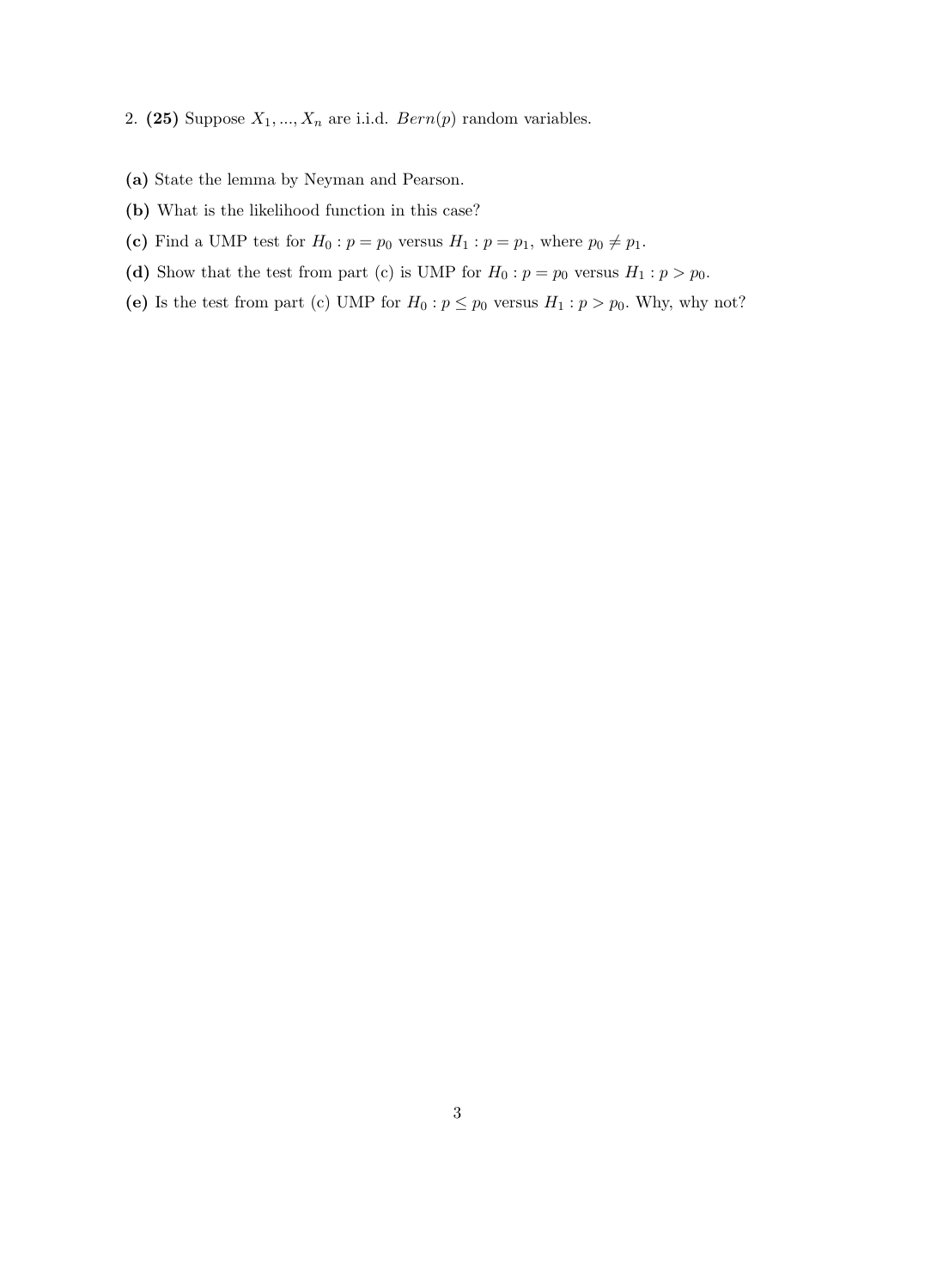$\mathcal{L}_{\text{max}}$  and  $\mathcal{L}_{\text{max}}$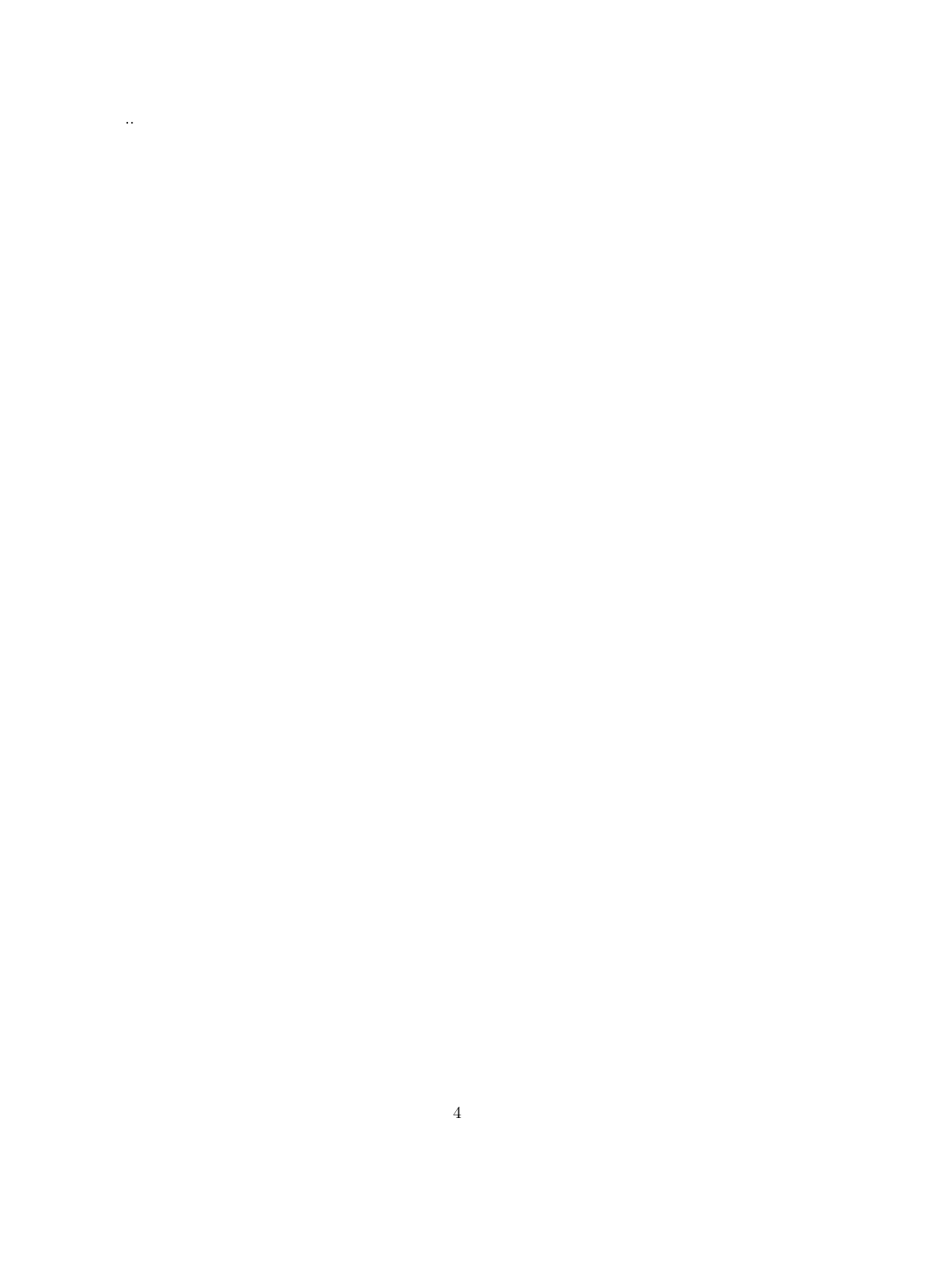3. (20) Suppose  $(Y_i, X_i)$  are i.i.d. with  $Y_i = X_i'\beta + U_i$  for  $X_i, \beta \in R^k$ ,  $EX_iU_i = 0$ ,  $EX_iX_i'$ is positive definite, and  $E||U_iX_i||^2 < \infty$ . Show that the least squares estimator  $\hat{\beta}_n$  of  $\beta$  satisfies  $n^{1/2}(\widehat{\beta}_n - \beta) \rightarrow_d Z \sim N(0, V)$ , where

$$
V = (EX_iX_i')^{-1}EU_i^2X_iX_i'(EX_iX_i')^{-1}.
$$

Find a consistent estimator  $\widehat{V}_n$  of V and show that it is consistent. State any additional assumptions needed to prove asymptotic normality of  $\widehat{\beta}_n$  and consistency of  $\widehat{V}_n.$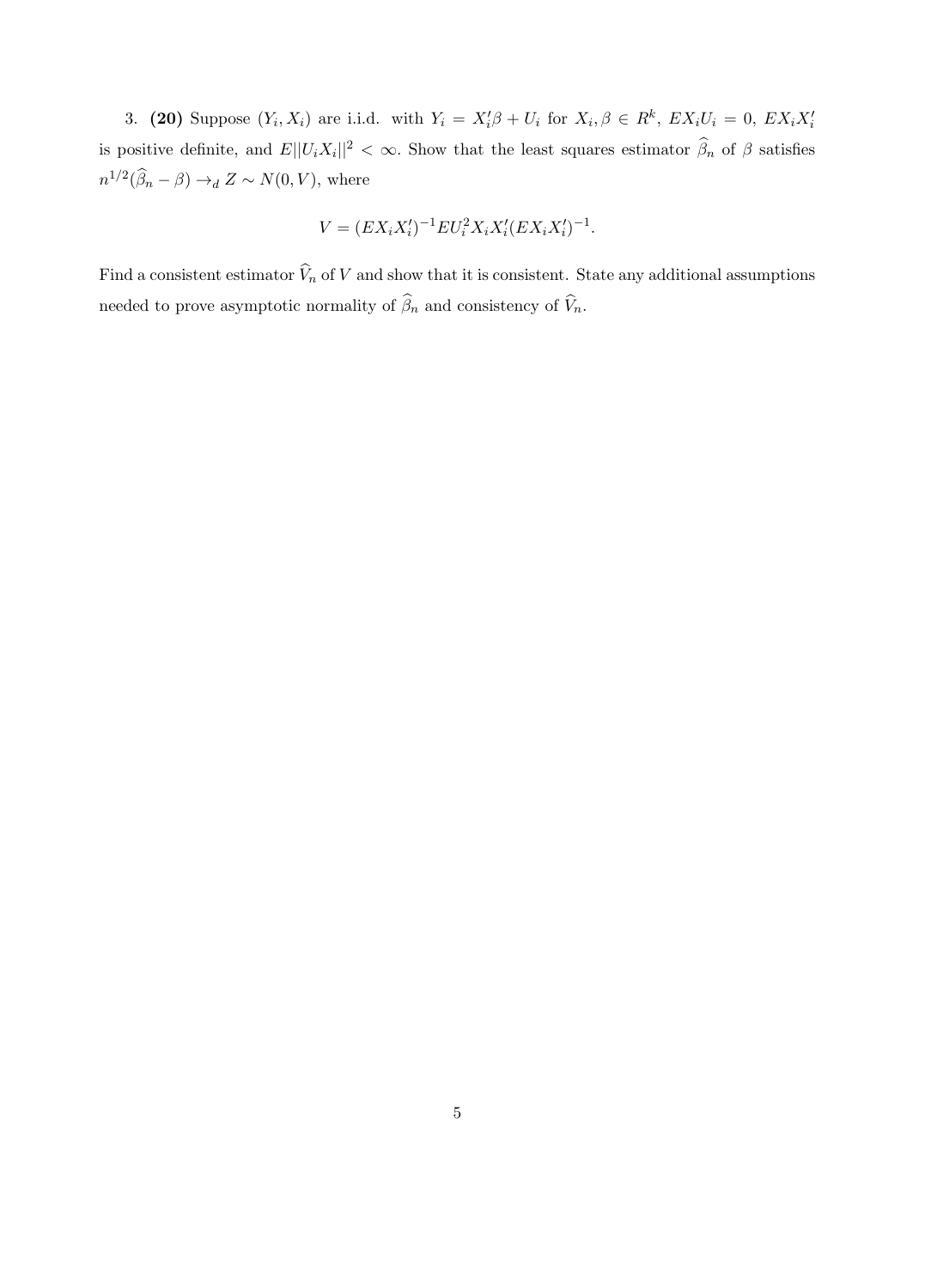$\mathcal{L}^{\text{max}}_{\text{max}}$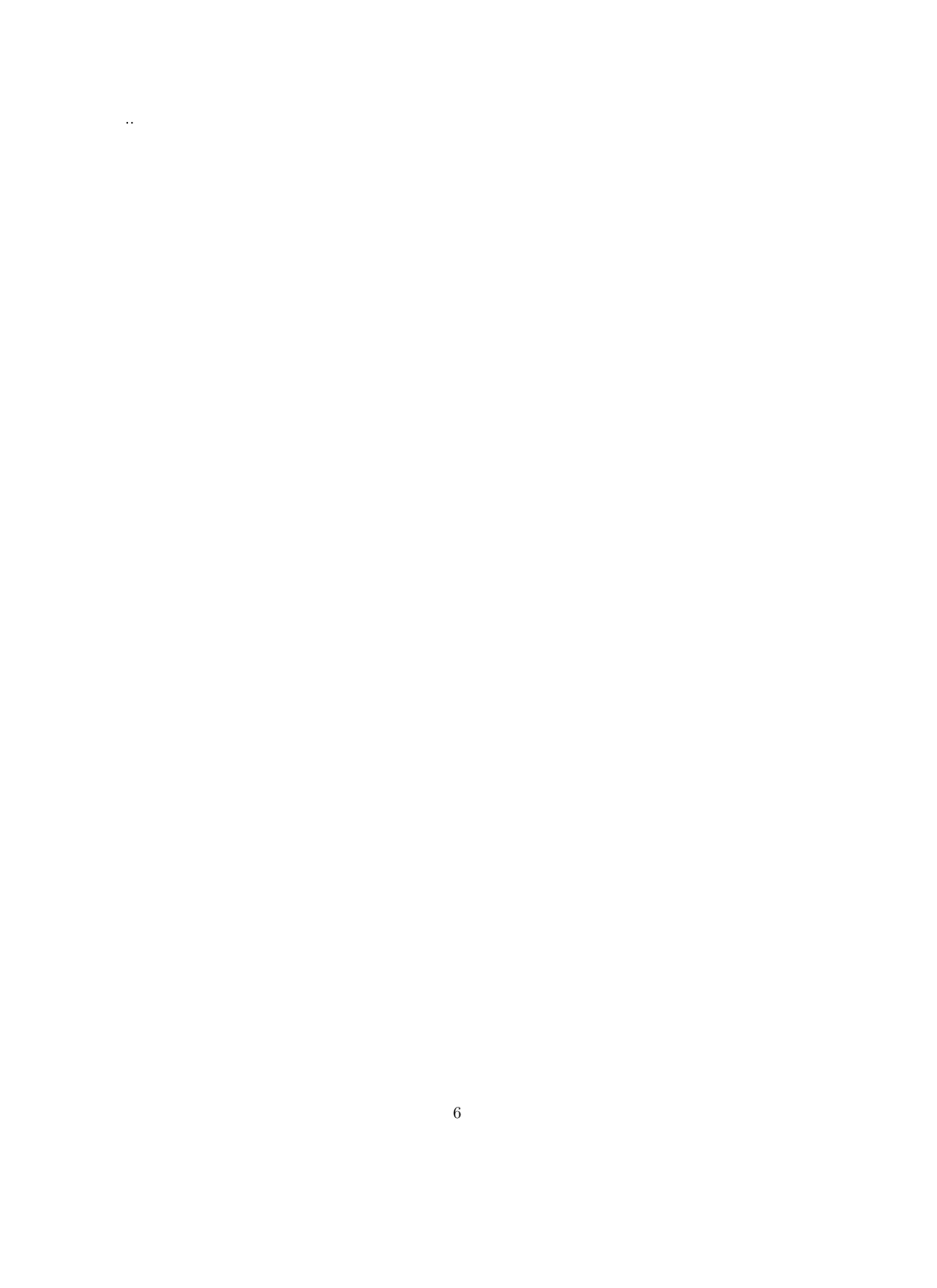4. (15) Let X be a random variable on the probability space  $(\Omega, \mathcal{F}, P)$  and  $g(X)$  a scalar function of X.

(a) State the definition of  $Eg(X)$ . [We assume  $E|g(X)| < \infty$ .] (b) Show that  $Eg(X) = \int g dP_X$ .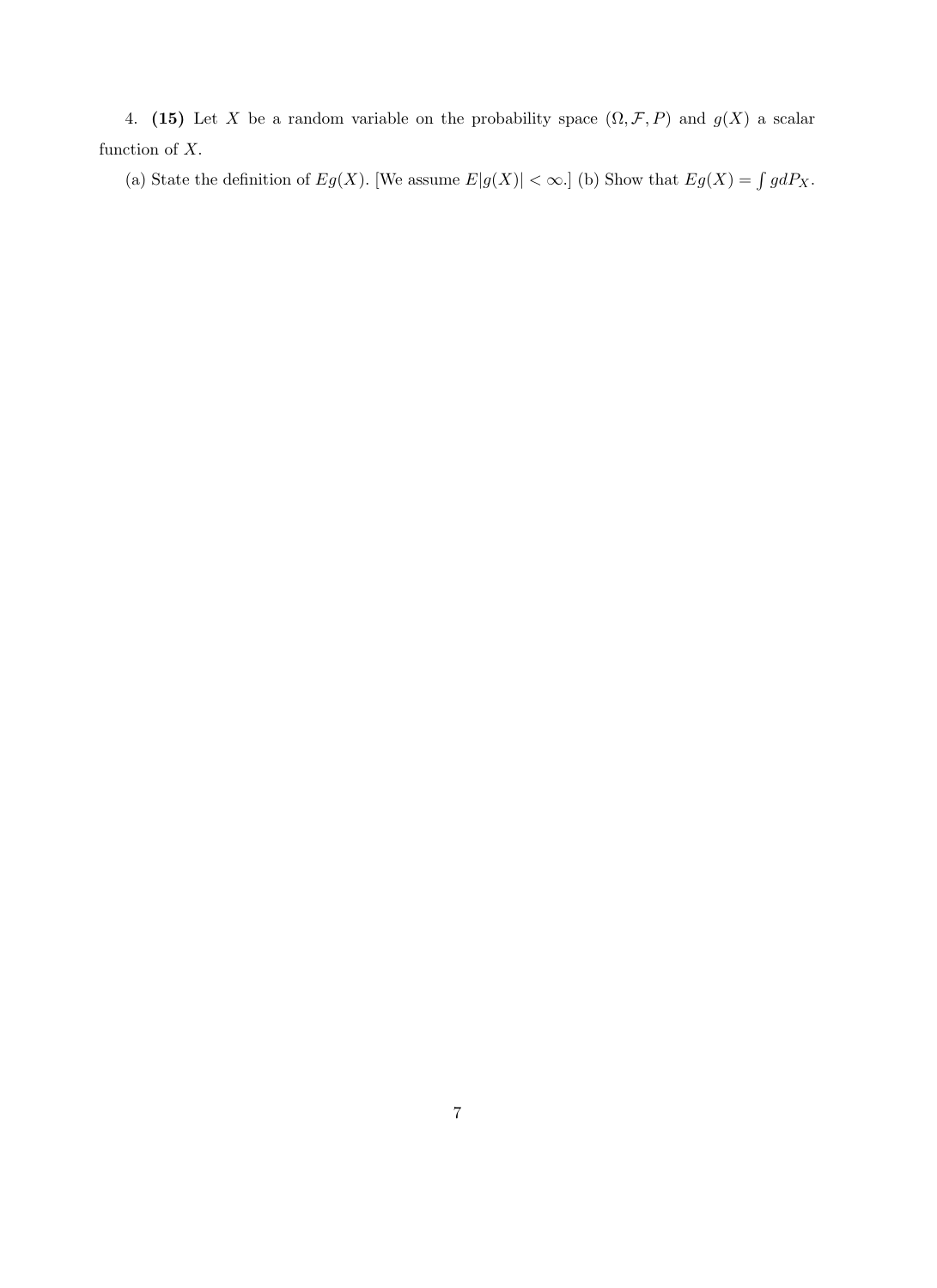$\mathcal{L}(\mathcal{A})$  and  $\mathcal{L}(\mathcal{A})$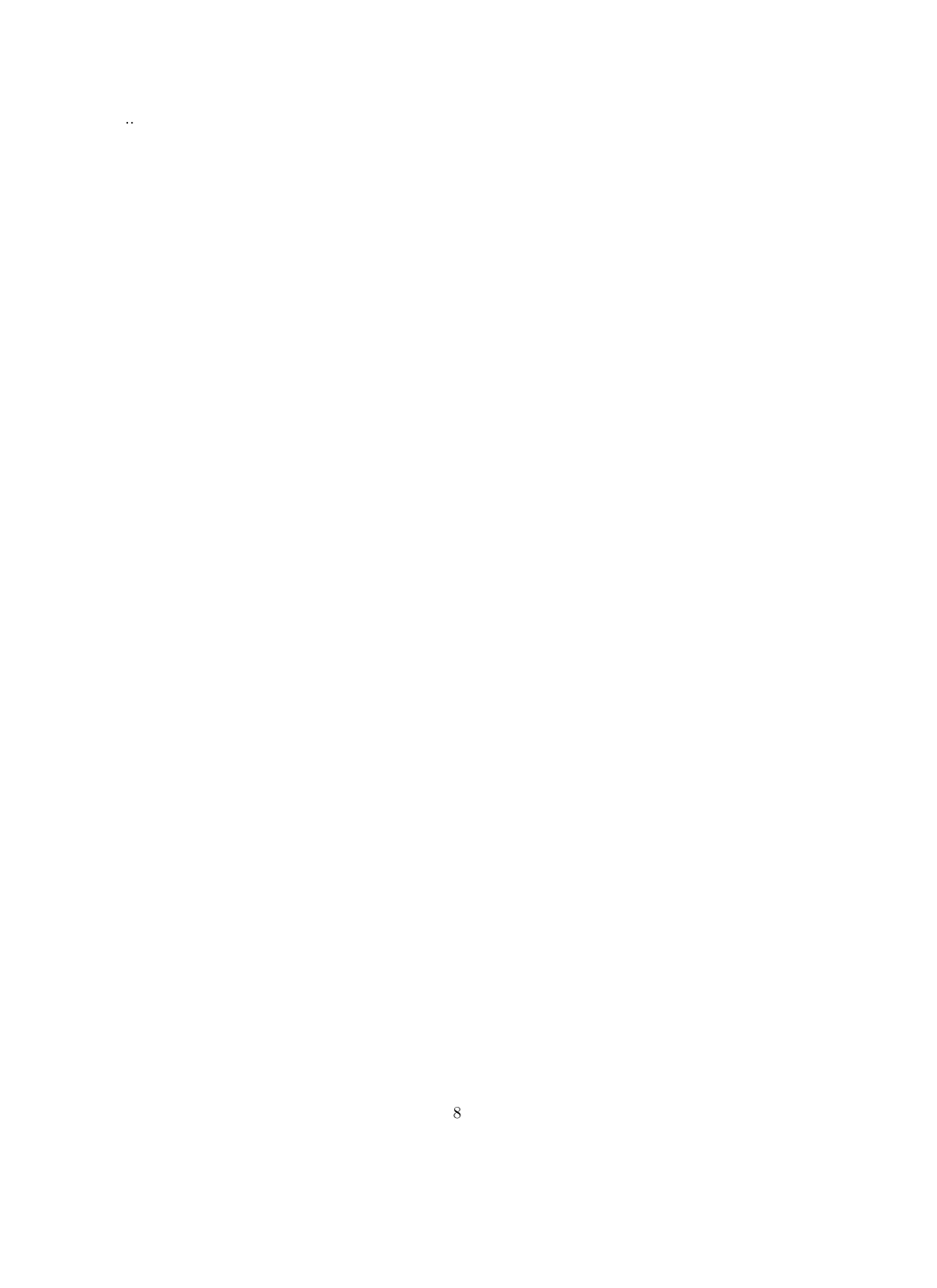5. (15) Assume  $X = (X'_1, X'_2)' \sim N(\mu, \Sigma)$ , where  $\mu = (\mu'_1, \mu'_2)'$ ,  $\Sigma =$  $\sqrt{ }$  $\mathcal{L}$  $\Sigma_{11}$   $\Sigma_{12}$  $\Sigma_{21}$   $\Sigma_{22}$  $\setminus$  , and  $X_i \in \mathbb{R}^{p_i}$  for  $i = 1, 2$  for some integers  $p_i > 0$ . Derive the conditional distribution of  $X_1$  given  $X_2 = x_2$ . (In your derivation, you can use the facts that linear transformations of X are again normally distributed and that two jointly normal random vectors are independent iff they have zero covariance.)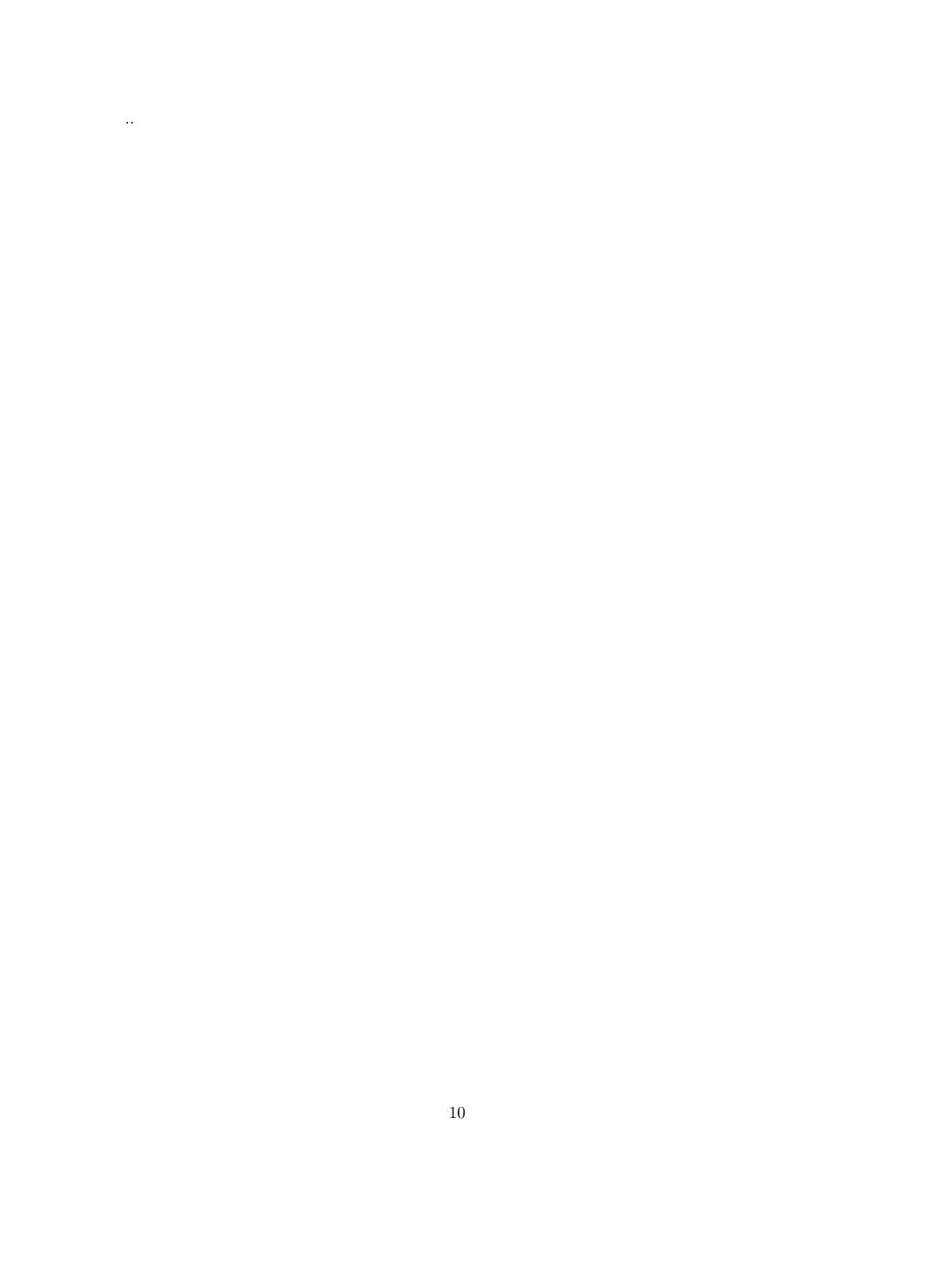6. (10) State and prove the invariance property of the maximum likelihood estimator.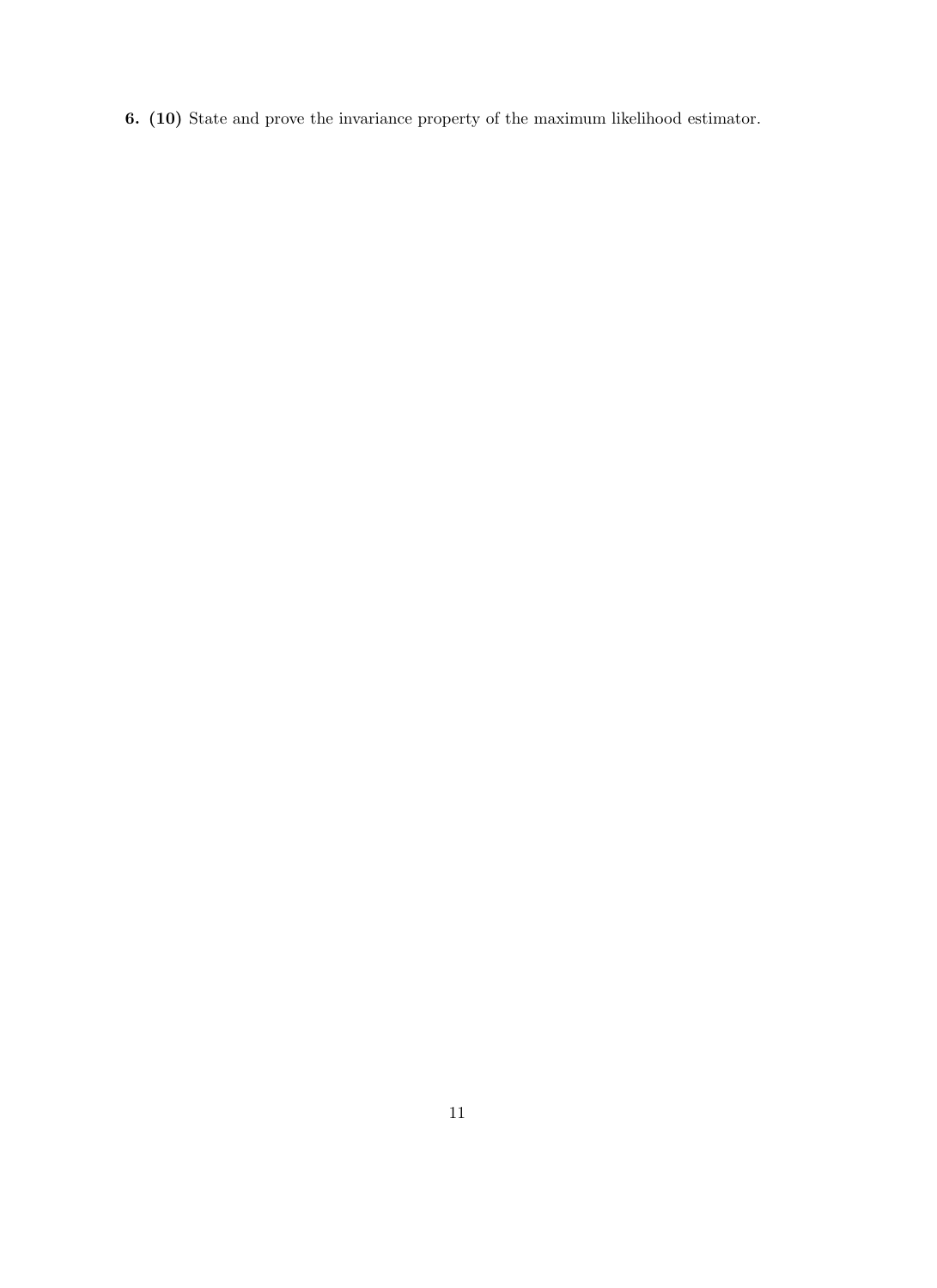Andres Aradillas-Lopez, Department of Economics, Penn State, Econ 510, 8/18/2017

## Comprehensive Exam

This is a closed-book exam. The total number of points is 100. The number of points per question is indicated in round brackets. Please provide complete explanations for your answers. Write clearly.

Let Y be a real-valued random variable and let X be a vector of variables. Let  $Z \equiv (Y, X)$  and define

$$
\rho(Z,\theta) = Y - f(X,\theta). \tag{1}
$$

 $\theta$  is a finite-dimensional parameter vector, with k elements. Suppose that f has known functional form, and assume throughout that f is as smooth (i.e, differentiable) in  $\theta$  as you need it to be. The parameter space for  $\theta$  is denoted by  $\Theta$ , a compact subset of  $\mathbb{R}^k$ . Assume throughout that we observe a random sample  $(Z_i)_{i=1}^n$ . Suppose that the following conditional moment restriction is satisfied at the true parameter value  $\theta_0 \in \Theta$ :

$$
E\left[\rho(Z,\theta_0)|X\right] = 0 \quad \text{w.p.1.}
$$
\n<sup>(2)</sup>

Suppose we are interested in the class of GMM estimators based on the following unconditional moment restriction implied by  $(2)$ :

$$
E\left[A(X)\rho(Z,\theta_0)\right] = 0,\t\t(3)
$$

where  $A(X)$  is a  $k \times 1$  vector of functions of X (recall that  $k = dim(\theta)$ ).

1. (20) Describe the generic form for the asymptotic variance of the class of GMM estimators described by Equation (3).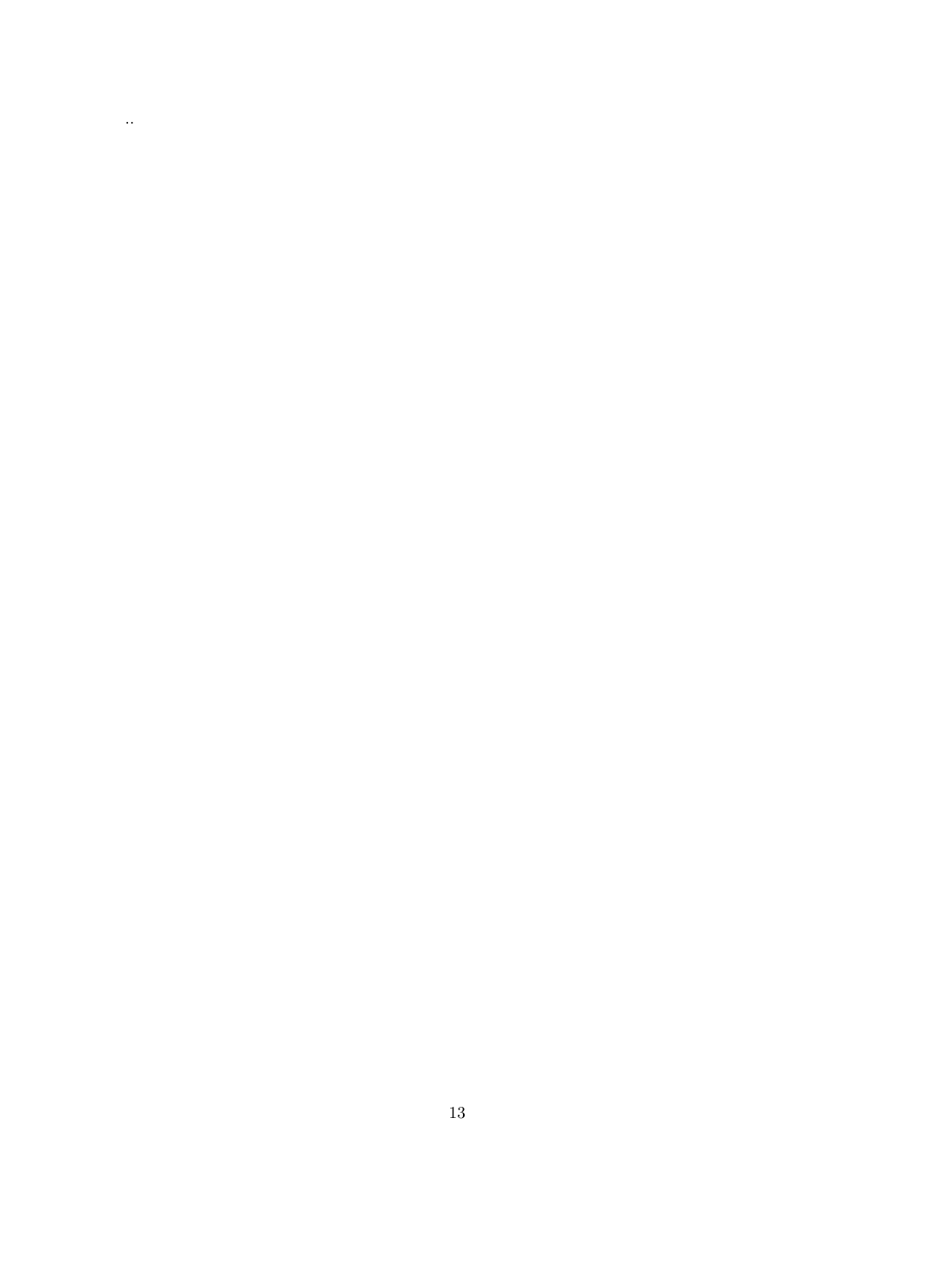2. (40) Using your answer to part (1), characterize the efficient (optimal) choice of instruments  $\overline{A}(X)$ . That is, the instruments  $\overline{A}(X)$  that achieve the smallest possible variance within the class of GMM estimators described by Equation (3).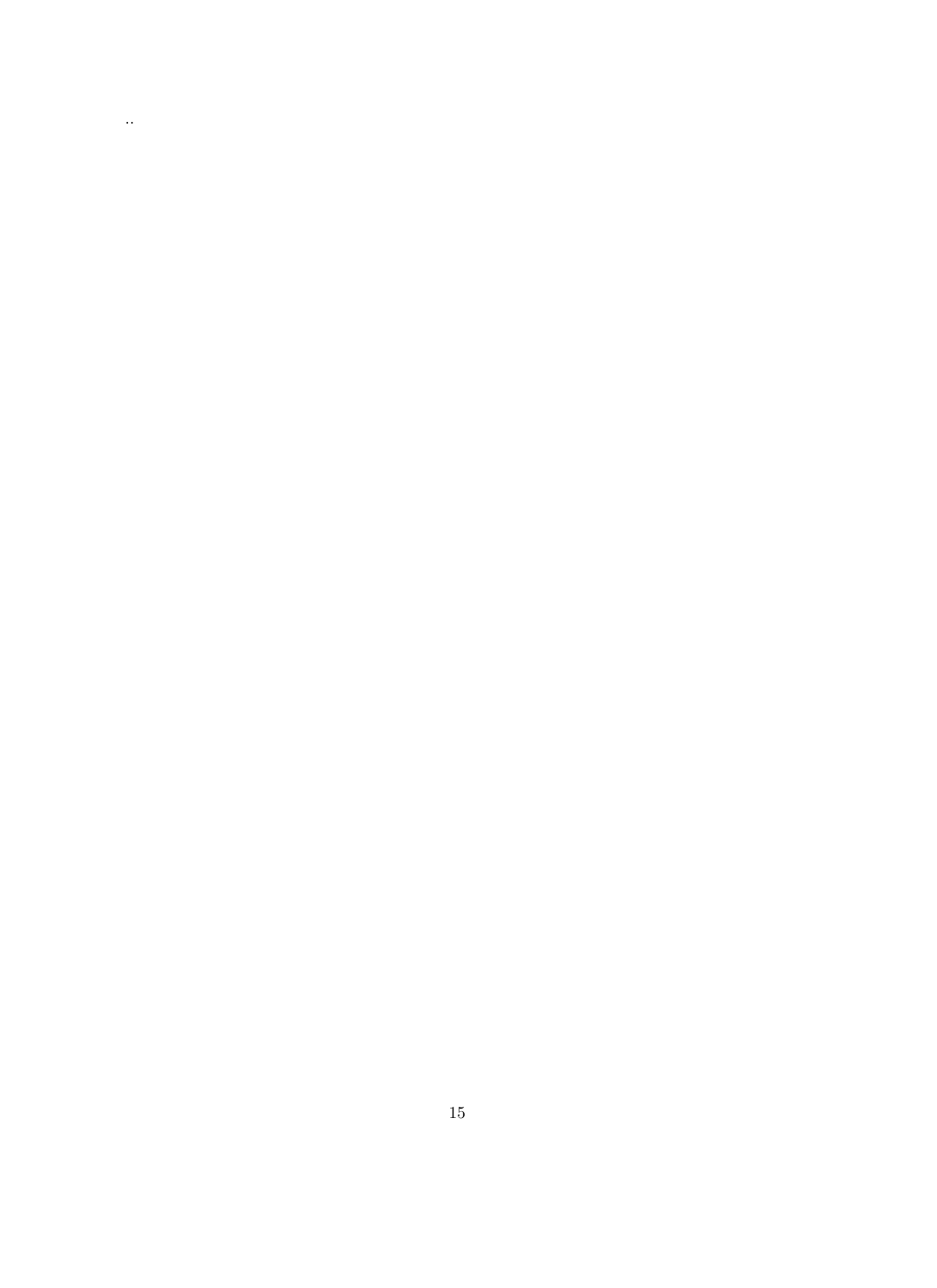**3. (20)** Consider a special case of the model described in Equations (1)-(3), where  $f(X, \theta) = X'\theta$ and therefore  $\rho(Z,\theta) = Y - X'\theta$ . Suppose we assume that  $E[\rho(Z,\theta_0)^2|X] = W(X)'\alpha_0$  for some  $W(X)$  that is a (known) function of X, and  $\alpha_0$  is a vector of parameters. How do the optimal instruments  $\overline{A}(X)$  look like in this case?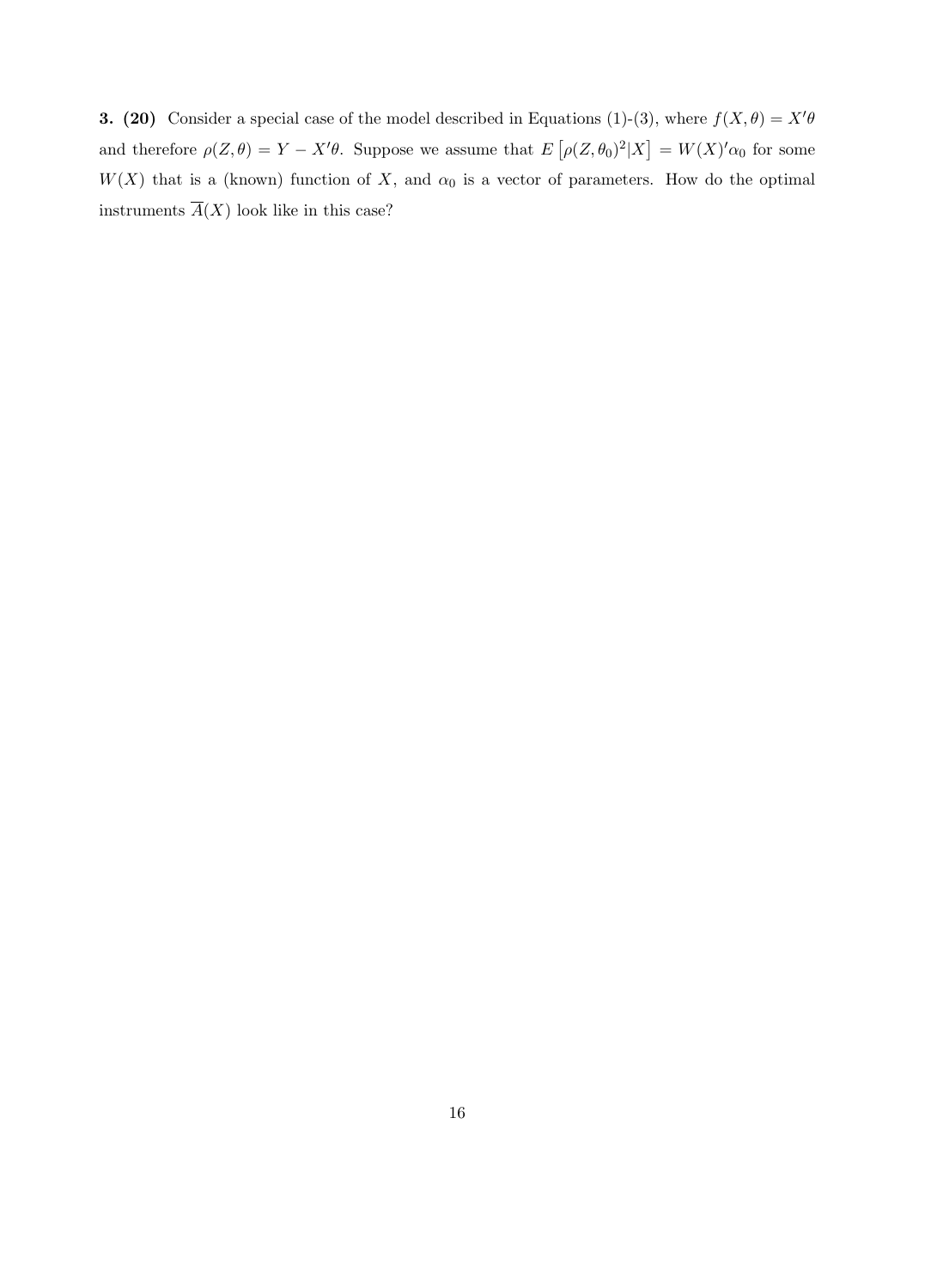4. (10) For the model described in part (3), describe a feasible efficient GMM estimator (i.e, a GMM estimator that uses a first-step estimator for the optimal instruments  $\overline{A}(X)$ ).